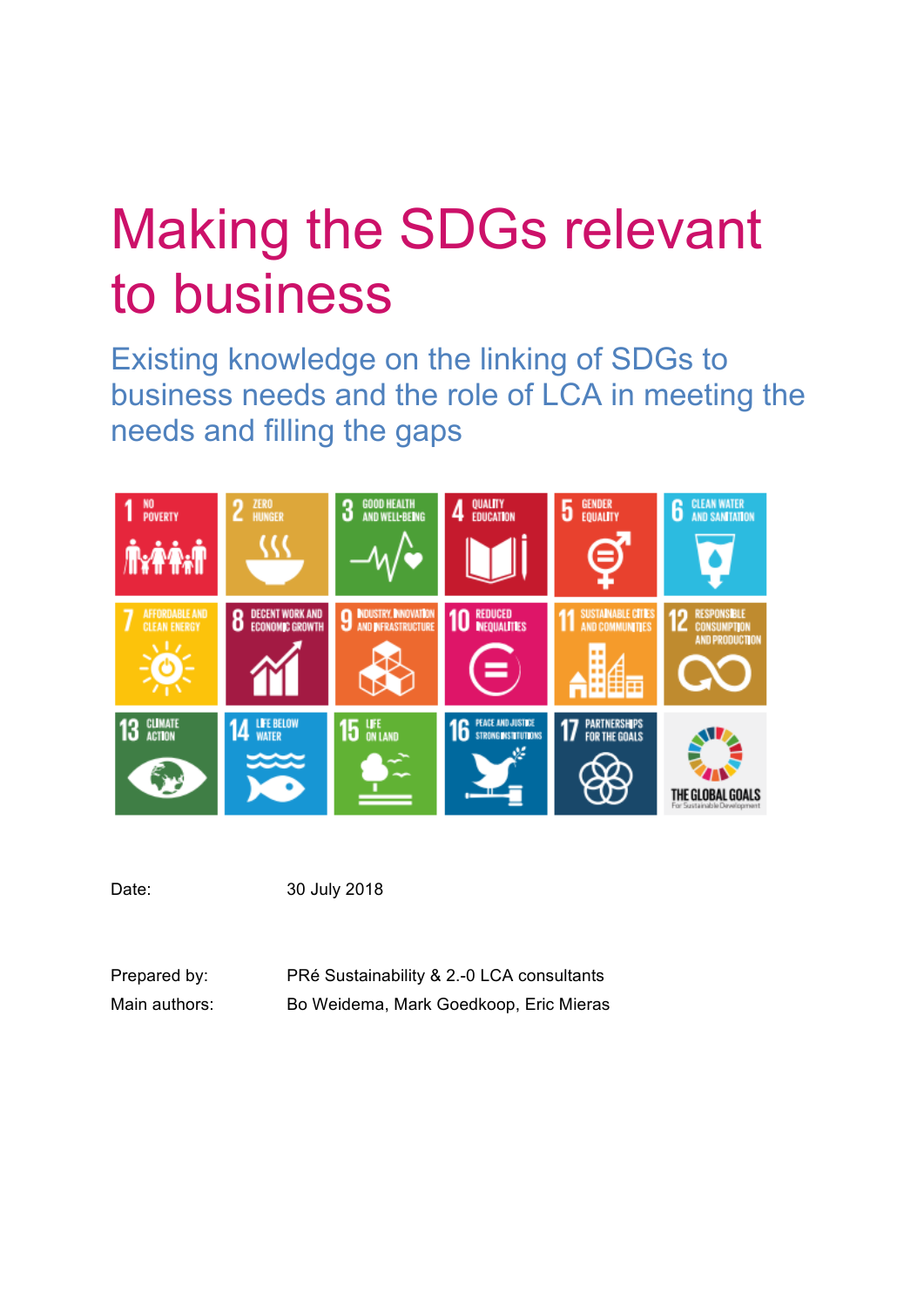## Table of Contents

| 3.1 Navigating the SDGs: a business guide to engaging with the UN Global Goals  3   |  |
|-------------------------------------------------------------------------------------|--|
| 3.2 SDG Reporting Challenge 2017: Exploring business communication on the global    |  |
|                                                                                     |  |
|                                                                                     |  |
| 4 Guides on linking SDGs to existing reporting frameworks & selecting which SDGs to |  |
|                                                                                     |  |
|                                                                                     |  |
|                                                                                     |  |
|                                                                                     |  |
|                                                                                     |  |
|                                                                                     |  |
|                                                                                     |  |
|                                                                                     |  |
|                                                                                     |  |
|                                                                                     |  |
|                                                                                     |  |
|                                                                                     |  |
| 8 Our new project: Linking the SDGs to life cycle impact pathway frameworks  11     |  |
|                                                                                     |  |
|                                                                                     |  |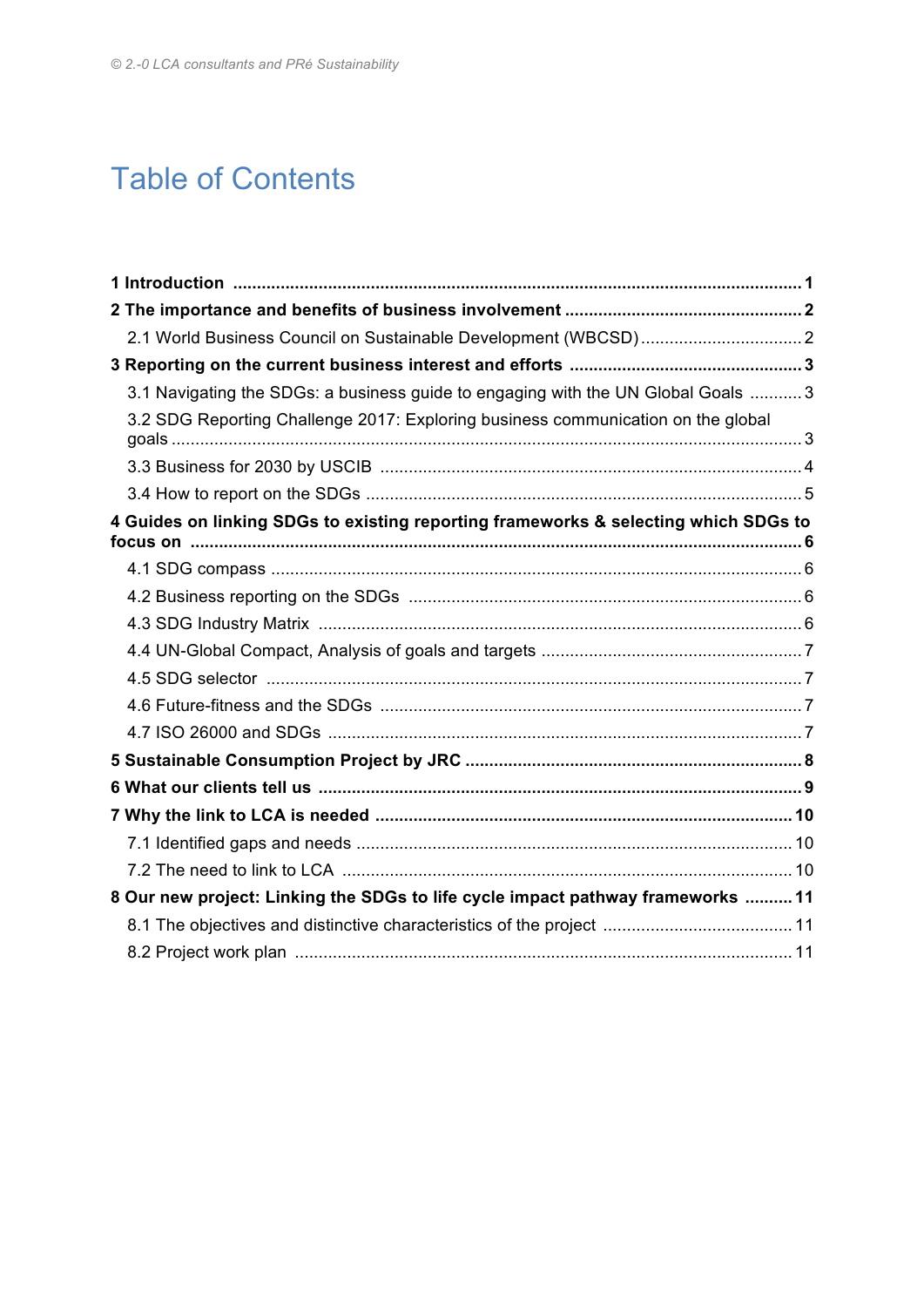### 1. Introduction

This short report summarises the current knowledge on the interests of companies and policymakers to link the UN Sustainability Goals (the SDGs) to business needs and explores the interest in using Life Cycle Assessment (LCA) as a tool to support the use of SDGs.

There has been a flurry of proposals and reports on how to bridge the gap between the "official" SDG's and what companies can contribute. Some reports have focused on the importance and business benefits of business involvement, while others have focused on identifying the extent of current business interest and efforts. Many organisations and joint initiatives have written whitepapers that address the links between the SDG's and existing reporting frameworks, and how to select the most relevant SDG's. We review a few of the most interesting (in our view) in the following.

We conclude in Section 7 that there are many on-going parallel initiatives that addresses business stakeholder issues as well as gaps and needs, but none of these addresses the specific potential contributions and solutions that can be offered by linking the SDGs to life cycle impact pathway frameworks.

In Section 8 we shortly introduce our new project "Linking the UN Sustainable Development Goals to life cycle impact pathway frameworks" that aims to overcome the identified gaps by developing a clear linkage between the visionary process that led to the creation of the SDG's and all the science-based knowledge, data and methodology in the Life Cycle Sustainability Assessment area.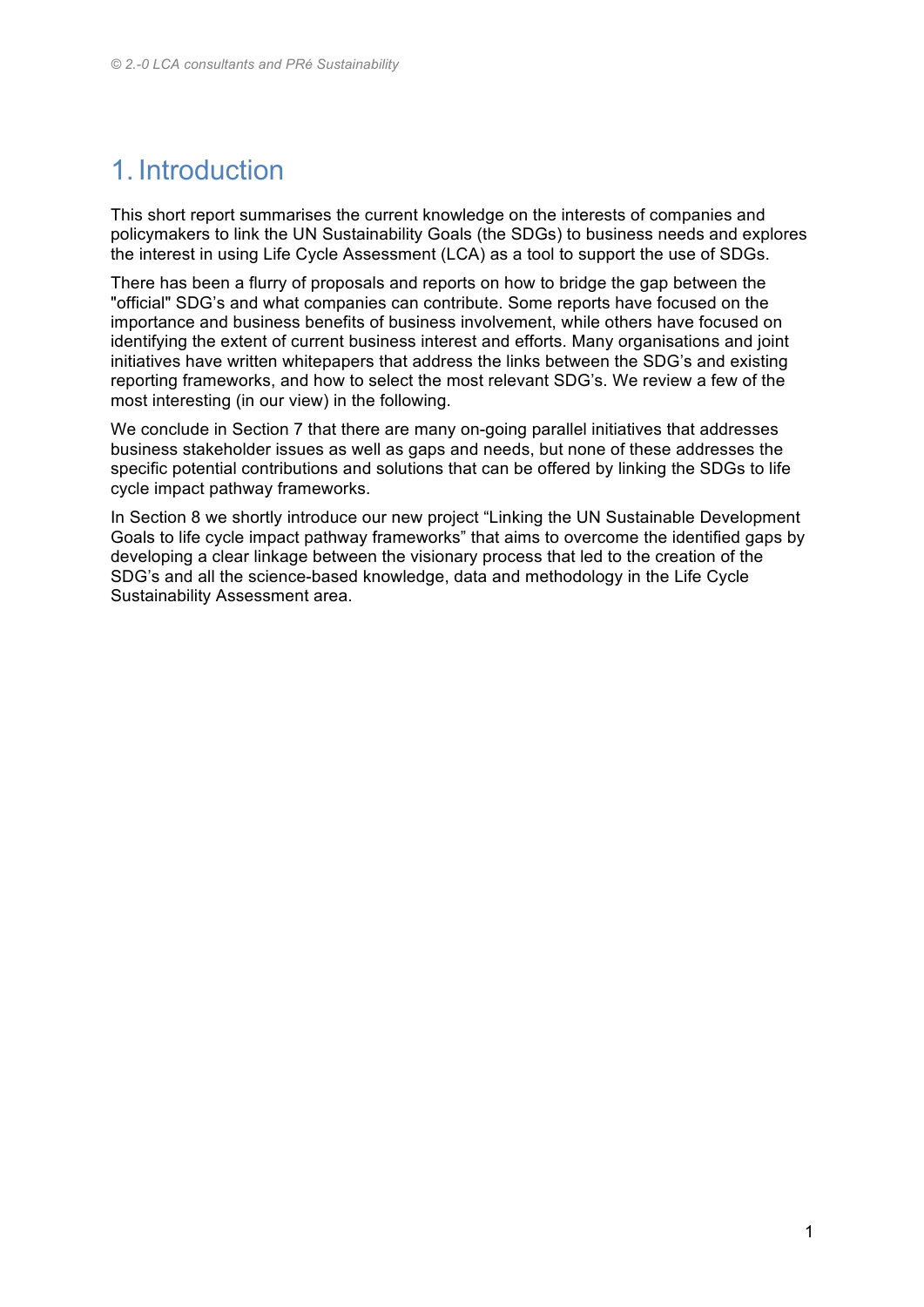### 2.The importance and benefits of business involvement

#### 2.1. World Business Council on Sustainable Development (WBCSD)

Together with the Global Reporting Initiative (GRI) and the UN Global Compact, WBCSD initiated The Business and Sustainable Development Commission, a two-year project that finished its work in January 2018.

Its most important outcome was the *Better Business, Better World<sup>1</sup>* report that finds that achieving the SDG's could unlock 12 trillion dollars per year in terms of business value and 380 million jobs. The biggest contributions would come from Food and agriculture, Cities and urban Mobility, Energy and Materials, and Health and Wellbeing.

More recently, the *CEO Guide to the Sustainable Development Goals*<sup>2</sup> is the result of contributions from a number of CEO's in the WBCSD membership. It is very clearly structured and convincing document that highlights the business benefits of using the SDG's as guidance in strategy development; quote: *"The SDGs provide us with a new lens through which to translate global needs and* 

Value of incremental market opportunities in 2030 US \$ billions: 2015 values



*ambitions into business solutions. These solutions will enable companies to better manage their risks, anticipate consumer demand, build positions in growth markets, secure access to needed resources and strengthen their supply chains, while moving the world towards the delivery of the SDGs."* 

The report proposes 4 pillars along which the implications of the SDGs need to be understood, see the figure to the right. The report stresses the need to develop suitable metrics, and there is a strong suggestion to express impacts in terms of monetary values. However, the specific way to do this remains rather vague; there is a reference on how to do this for climate risk as the only example.



<sup>1</sup> http://businesscommission.org/news/better-leadership-better-world

<sup>2</sup> https://www.wbcsd.org/Overview/News-Insights/General/News/New-CEO-Guide-to-the-SDGs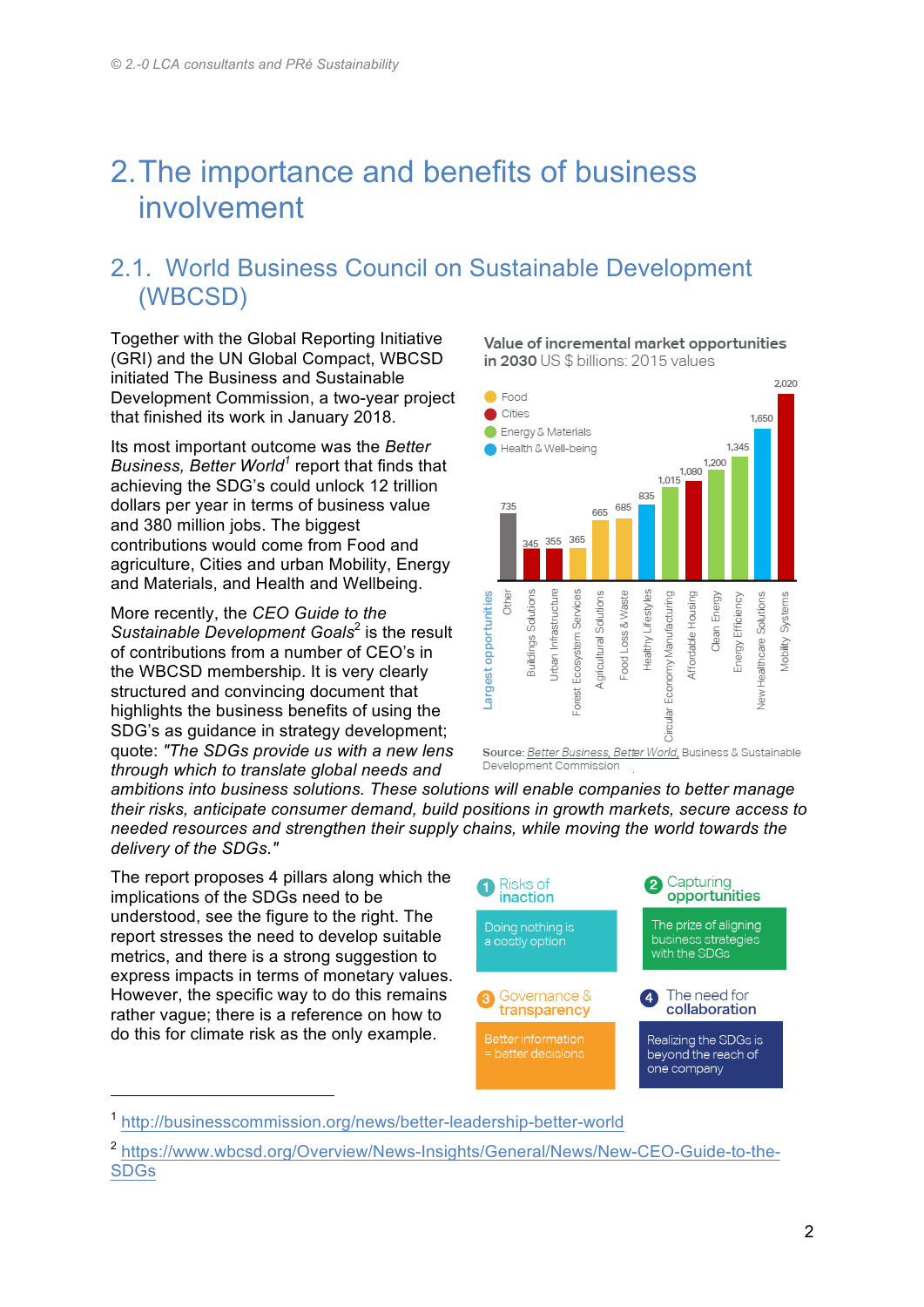### 3.Reporting on the current business interest and efforts

#### 3.1. Navigating the SDGs: a business guide to engaging with the UN Global Goals

The accounting and management services network PwC published the report *Navigating the SDGs: a business guide to engaging with the UN Global Goals<sup>3</sup> in 2016. A key part of this* report is the explanation of which societal challenge each SDG addresses, why this matters to business, and what businesses can do. It furthermore describes which targets may be most relevant to put focus on. While this reports provides an interesting overview, it is not very concrete in how to address and measure the impact of business as such. Taking the example of climate, the only recommended Performance Indicator is 13.3, which refers to educating and raising awareness on the issue.

#### 3.2. SDG Reporting Challenge 2017: Exploring business communication on the global goals

In 2017, PwC published the report *SDG Reporting Challenge 2017: Exploring business communication on the global goals<sup>4</sup>* . As the title indicates, this report explores how companies are and how they perhaps should report on their progress towards SDGs. They analysed 470 companies in 17 countries, representing a business value of 9.4 billion dollar. The report highlights the stark contrast between the 62% of the companies that mention SDG's in their reporting, while 63% aren't offering any meaningful level of engagement with the goals; just 37% have selected priority SDG's, mostly on a corporate level; not on a business unit level, let alone on product category level.

Figure 4 of this report, reproduced below, shows an interesting discrepancy between the prioritisation in these companies and what the citizens find important. 74% of citizens said that they would be more likely to use the goods or services of organisations that are engaging with the SDGs. The illustration below indicates that especially SDG 1 (No Poverty) and 2 (No Hunger) are considered to be much more relevant by the citizens, while target 12 (sustainable consumption), 13 (Climate Action), and 8 (decent work and economic growth), are considered high priority by industry, but less so by citizens.

<sup>3</sup> https://www.pwc.com/gx/en/services/sustainability/sustainable-developmentgoals/mapping-the-way.html

<sup>4</sup> https://www.pwc.com/gx/en/sustainability/SDG/pwc-sdg-reporting-challenge-2017-final.pdf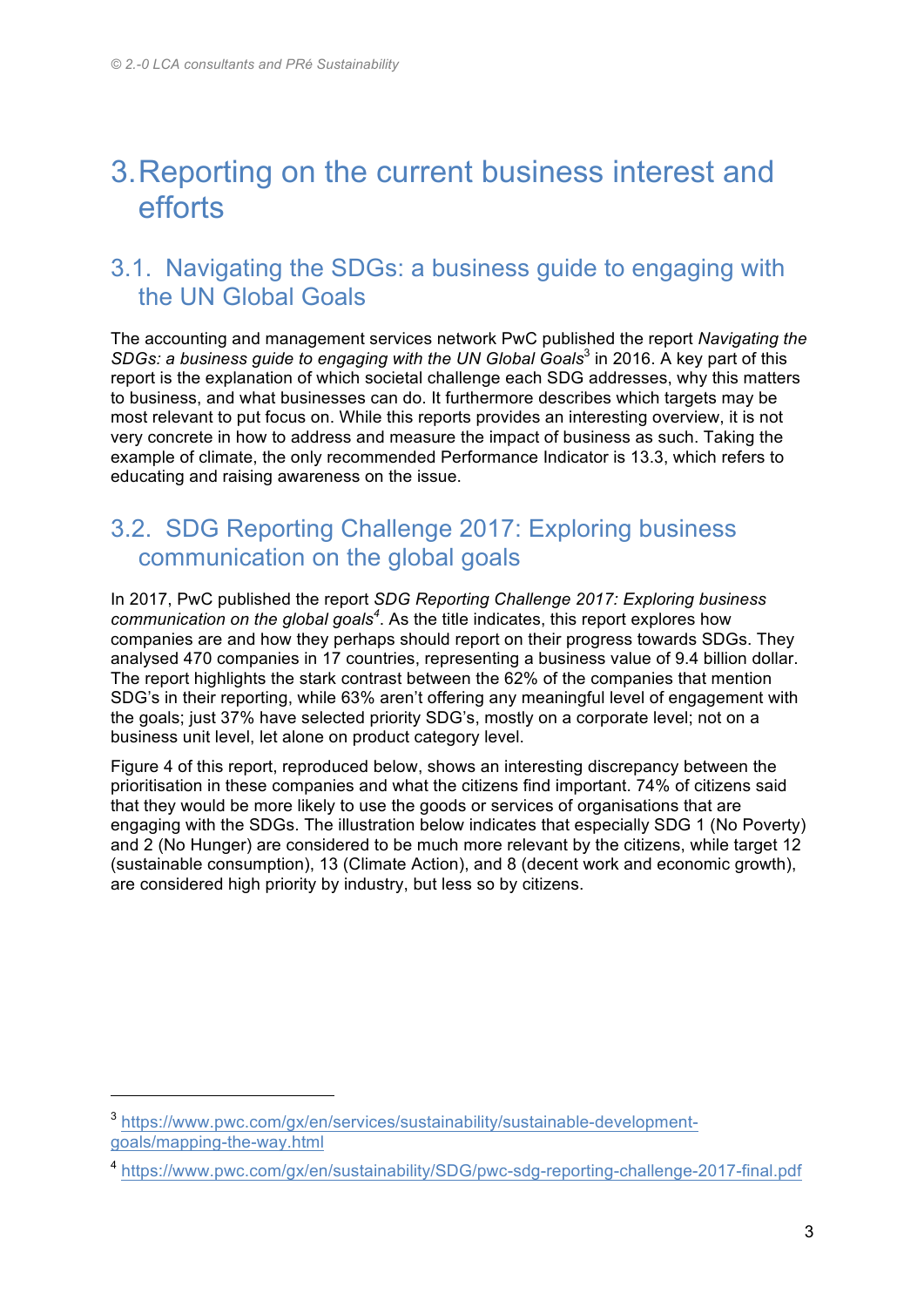

Source: PwC, SDG Reporting Challenge 2017 Base: Companies with priority SDGs (173); All citizen respondents (2563)

#### 3.3. Business for 2030 by USCIB

An interactive website<sup>5</sup>, developed by the United States Council for International Business (USCIB), that showcases how companies are progressing towards the SDG's, mostly by analysing their reporting. It is possible to access reports on individual companies, but also to inspect the projects and achievements per company on a clickable map. Most information relates to specific projects and commitments, there is not much information on outputs and results that have been achieved.

There is an interesting total overview graph that plots the cases on the SDG, see below. The height of the bars indicates the total number of indicators per SDG, as defined by the UN, the blue part indicates how many case studies refer to these goals.

<sup>5</sup> http://www.businessfor2030.org/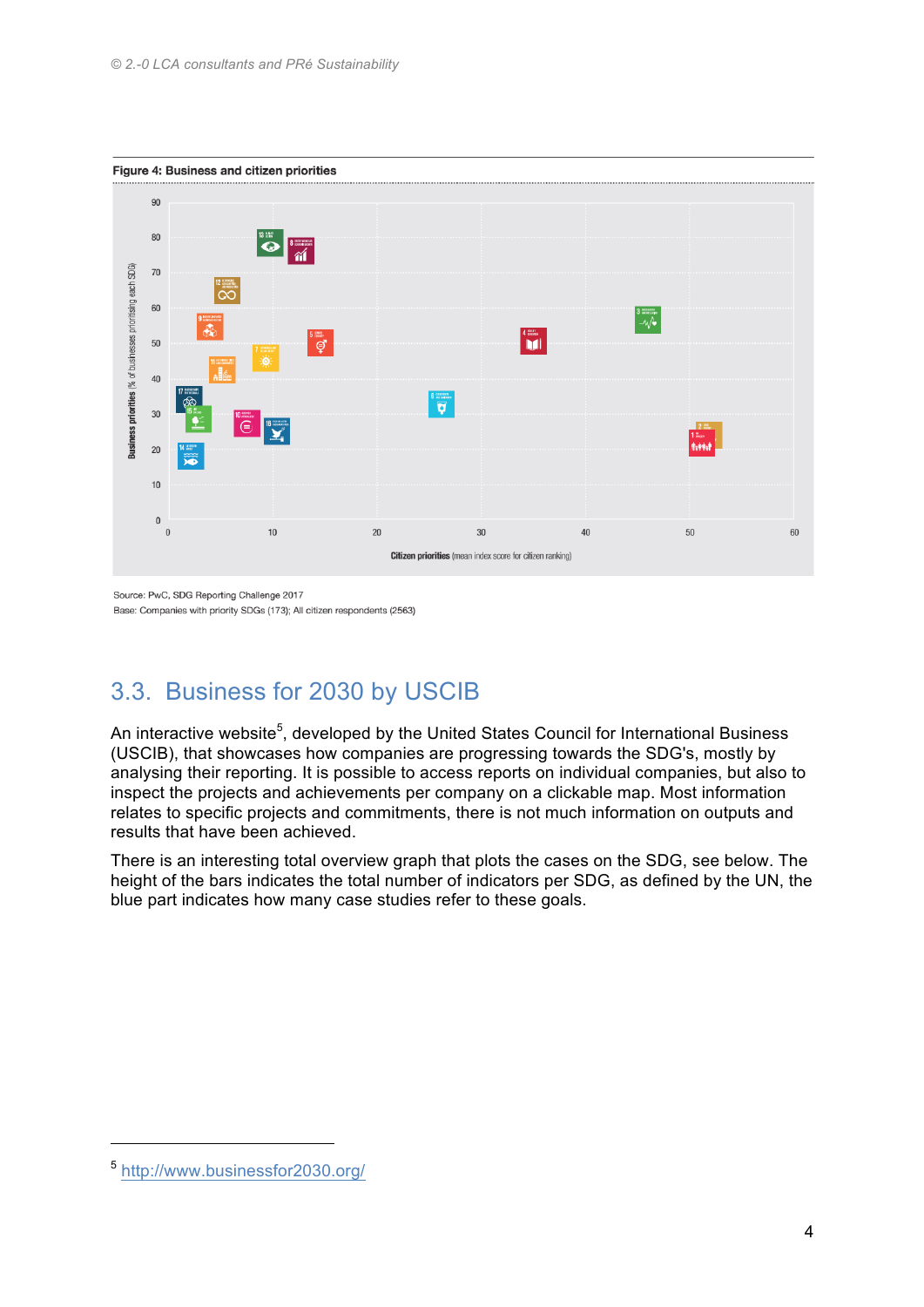

#### 3.4. How to report on the SDGs

The most recent report on this topic is KMPG's *How to report on the SDGs*<sup>6</sup> which has a chapter on the current practice. This survey of the World's 250 top companies by revenue, show that 40% mention the SDGs in their corporate reporting, but only 10% have set specific and measurable business performance targets related to the SDGs. The SDGs most commonly prioritized by leading companies are Climate Action (SDG13), Decent Work & Economic Growth (SDG8) and Good Health & Wellbeing (SDG3). The SDGs least commonly prioritized are Life on Land (SDG15), Zero Hunger (SDG2) and Life Below Water (SDG14). 75% of companies that report on the SDGs discuss the impact their business has on the goals, but reporting is largely unbalanced with most companies discussing their positive impacts but not the negative.

<sup>6</sup> https://assets.kpmg.com/content/dam/kpmg/xx/pdf/2018/02/how-to-report-on-sdgs.pdf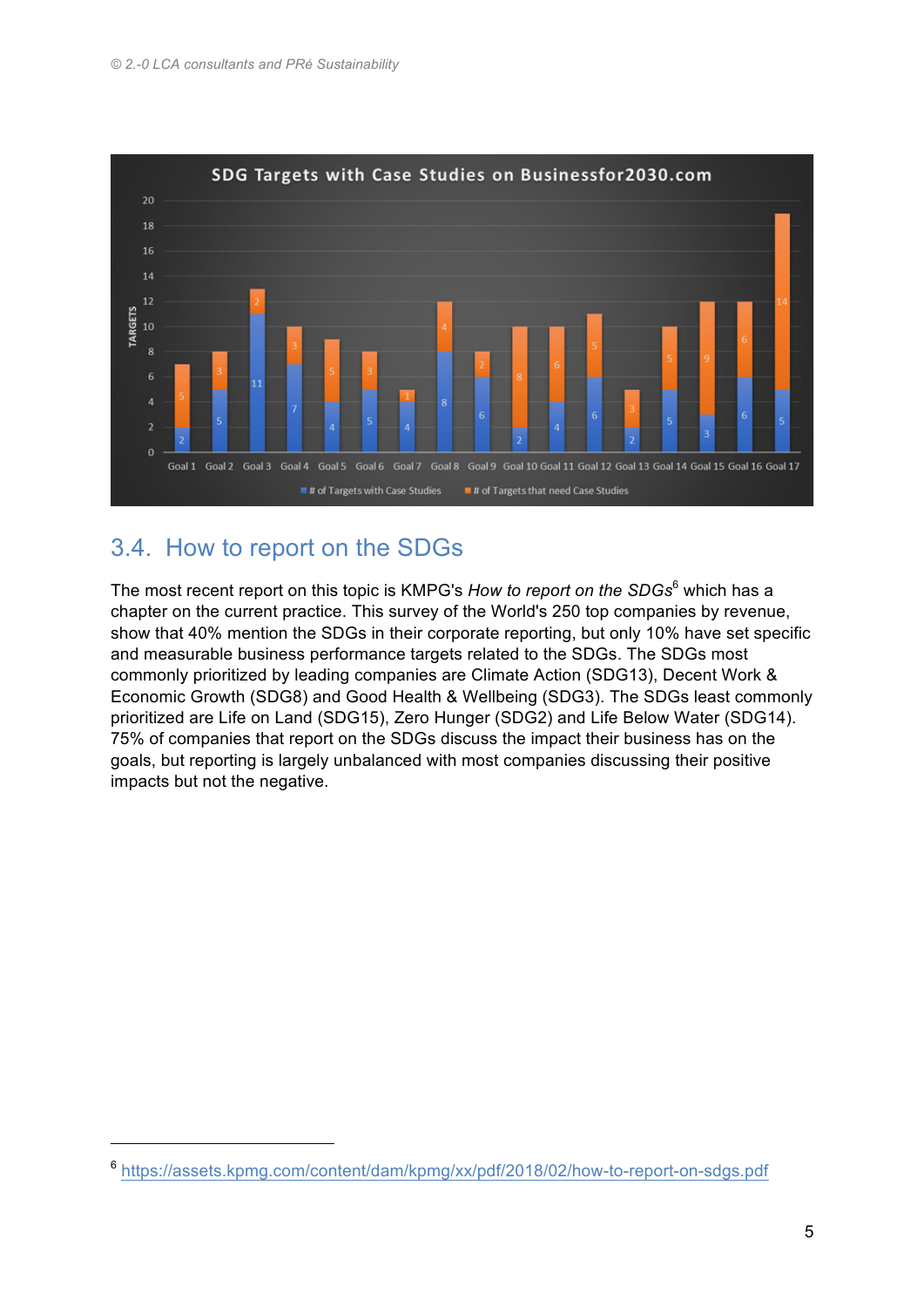### 4.Guides on linking SDGs to existing reporting frameworks & selecting which SDGs to focus on

#### 4.1. SDG compass

The *SDG Compass*<sup>7</sup> was created by GRI, UN Global Compact and WBCSD shortly after the ratification of the SDGs and aimed to give companies an initial guide User guide, Business Indicator Inventory and a Tools inventory. It seems especially useful to align the current reporting to the SDG's; but is not really useful for decision support. There is one reference to LCA, which reads as follows:

*"A number of tools and methodologies are available to help companies map high impact areas. Many companies use Life Cycle Assessment (LCA) methodologies and environmentally-extended input-output (EEIO) models. Some tools can be applied to specific SDGs. Examples include the GHG Protocol Scope 3 Evaluator, the Social Hotspots Database, the Human Rights and Business Country Guide, the WBCSD Global Water Tool and the Poverty Footprint Tool. These and other tools for impact* assessment can be found at: www.sdgcompass.org"

#### 4.2. Business reporting on the SDGs

Produced by GRI and UN Global Compact, with the technical assistance of PwC, this Analysis of the Goals and Targets<sup>8</sup> is sometimes referred to as the SDG "bible" because of its sheer volume with 223 pages. It makes a detailed analysis of possible qualitative and quantitative indicators per SDG, at the level of the 169 targets and how they can be linked to a wide array of reporting standards, like GRI, CDP, etc. While is an important foundation for further work, it has no links to LCA or any other impact pathway framework.

### 4.3. SDG Industry Matrix

The *SDG Industry matrix<sup>9</sup>* is another tool developed by UN global compact, supported by KPMG. It focuses on 6 industries: Financial services, Food/beverage/consumer goods, Healthcare & life sciences, Industrial manufacturing, Transportation, Energy/natural resources/chemicals. A downloadable guide for each industry provides both industry highlights and an industry matrix, relaying the bold pursuits and decisions made by companies in addressing each SDG. There are very few references to LCA. In the Food/beverage/consumer goods report there is one mention:

*"Levi Strauss & Co. developed a comprehensive Life Cycle Assessment (LCA) on a pair of its jeans, which allowed it to examine the entire production cycle from start to finish, in order* 

<sup>7</sup> https://sdgcompass.org/wpcontent/uploads/2015/12/019104\_SDG\_Compass\_Guide\_2015.pdf

<sup>8</sup> https://www.pwc.com/gx/en/sustainability/publications/assets/sdgs-business-reportinganalysis.pdf

<sup>9</sup> https://www.unglobalcompact.org/library/3111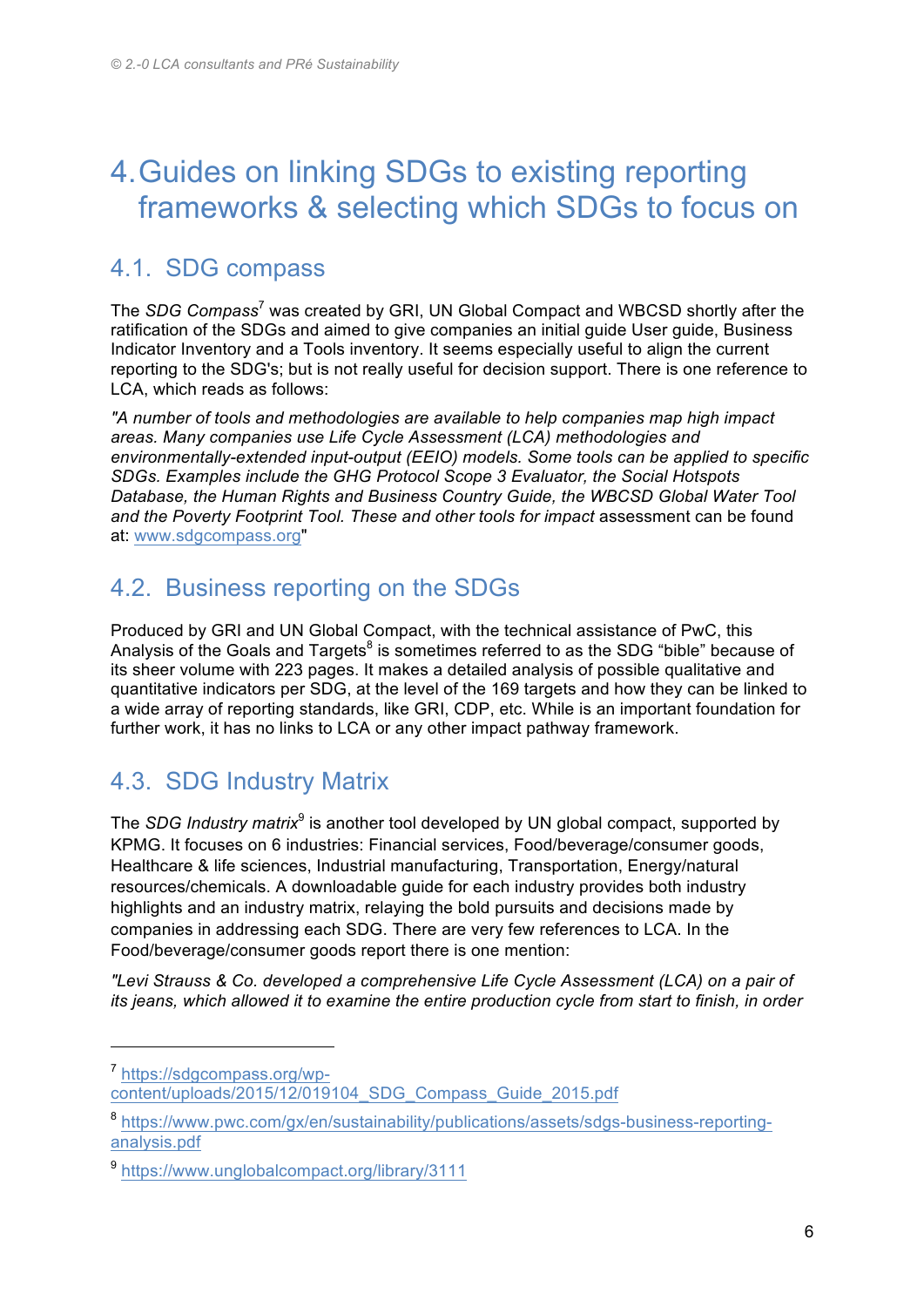*to identify where they could change behaviours, engage with consumers, save resources, and streamline processes."*

#### 4.4. UN-Global Compact, Analysis of goals and targets

In another report by UN Global Compact, an analysis is made of all the targets, and for each target, an interpretation is given how to make this relevant for companies; the links are qualitative and range from rather defensive actions, like either Identifying risks and opportunities driven by changes in regulations to collaborating with governments on ambitious policy solutions (both taken from target 31.2 page 154)<sup>10</sup>.

#### 4.5. SDG selector

An online tool from PwC<sup>11</sup> that filters the SDGs according to relevance per industry sector. Mainly interesting for familiarising yourself with the SDGs. No references to LCA.

#### 4.6. Future-fitness and the SDGs

A webpage<sup>12</sup> that provides links between the SDG's and the 8 Future-Fit principles and 21 Future-Fit Goals. The Future-Fit Business Benchmark is a Goal-based method based on the Natural Step Framework. The method does not specify how to make trade-offs between its goals and indicators. There are no references to LCA.

#### 4.7. ISO 26000 and SDGs

In the report *ISO 26000 and the SDGs*<sup>13</sup> published by the ISO 26000 Post Publication Organisation, a rough mapping is made between the SDG's and the 37 "issues of social concern" referred to in clause 6 of that standard. The supplementary publication *Linkages between ISO 26000:2010 and the Sustainable Development Goals (SDGs*) <sup>14</sup> contains a 1:1 mapping, but no arguments or explanations are provided in any of the two documents on how the linking was made. No references to LCA.

<sup>10</sup> https://www.unglobalcompact.org/library/5361

<sup>11</sup> https://dm.pwc.com/SDGSelector/

<sup>12</sup> http://futurefitbusiness.org/resources/sustainable-development-goals/

<sup>13</sup> https://www.iso.org/publication/PUB100401.html

<sup>14</sup> http://r.duckduckgo.com/l/?kh=-1&uddg=http%3A%2F%2Fiso26000.info%2Fwpcontent%2Fuploads%2F2017%2F02%2FISO-26000-Protocol-ISO2600-and-SDGs-indetail.pdf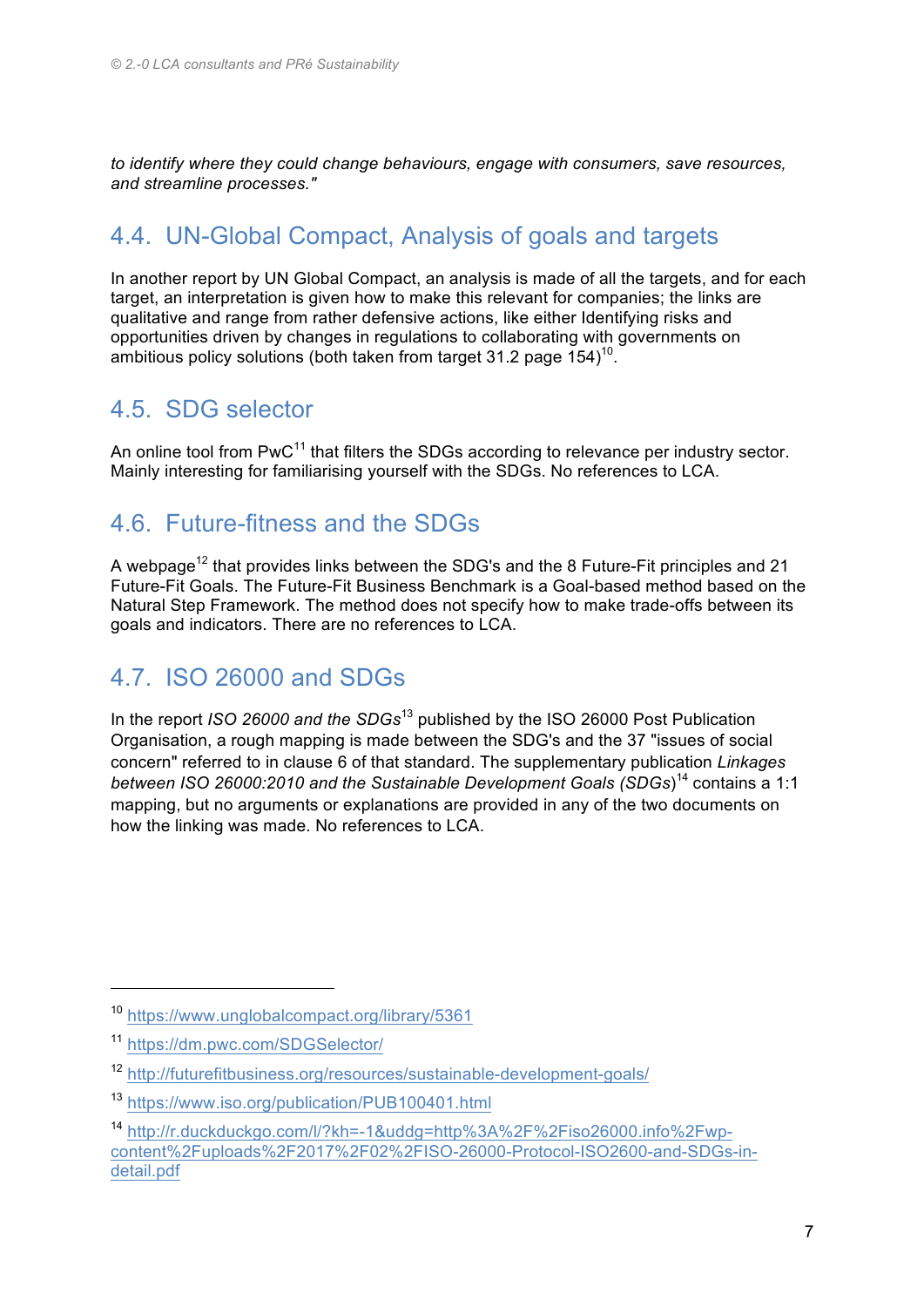### 5.Sustainable Consumption Project by JRC

The Joint research centre is about to finalise a project that focuses on linking LCA to SDG 12, Responsible Consumption<sup>15</sup>. The project also links this to Circular economy.

The project has delivered a number of reports in specific consumption domains. There are also links to some other SDG's, as is illustrated below.

There are approaches to make relative contributions on territories and countries, consumption domains and product level. This report has some good insights for the linkages concerning the environmental areas.



<sup>15</sup> http://eplca.jrc.ec.europa.eu/?page\_id=1517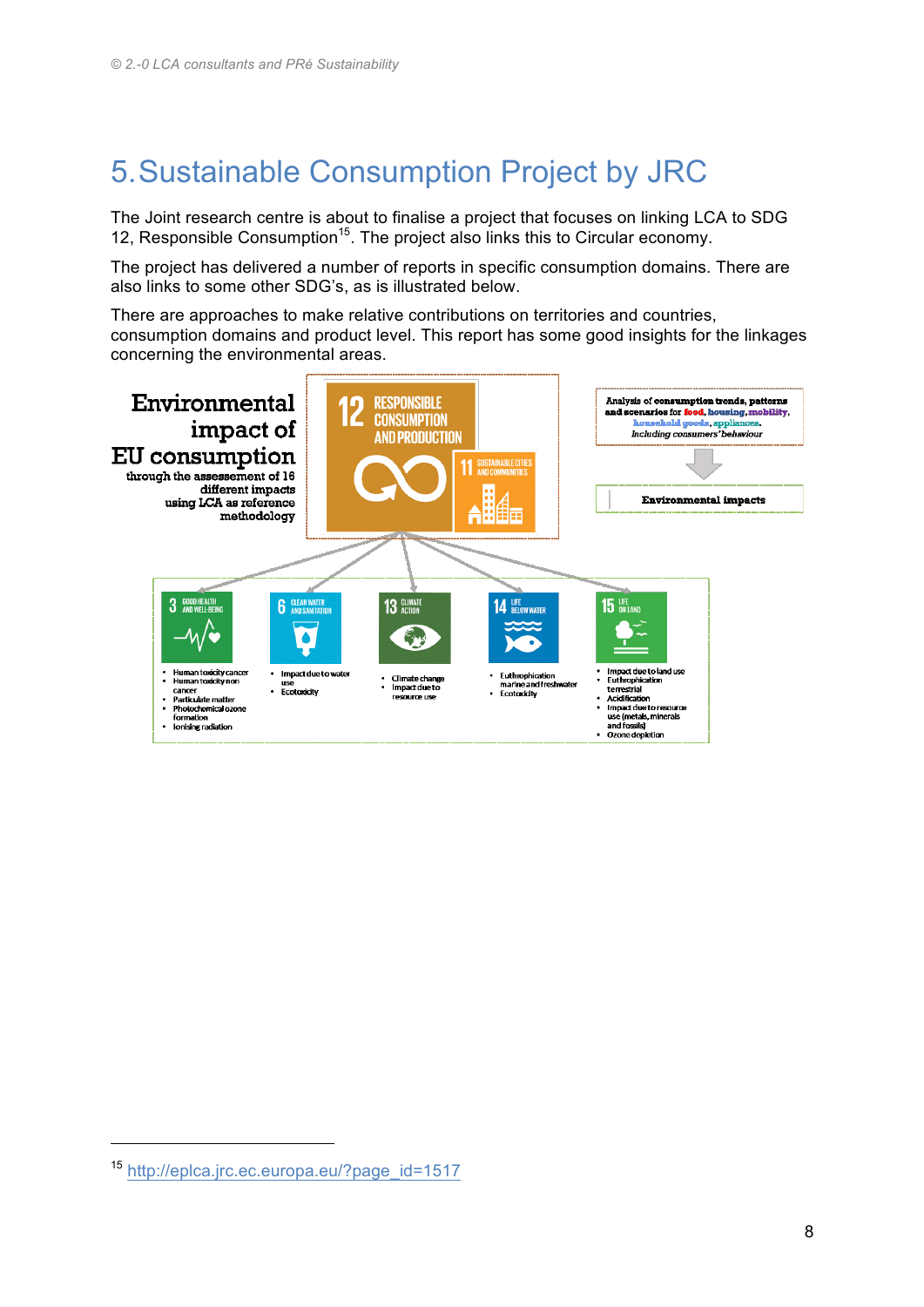### 6.What our clients tell us

At first sight it may appear relatively obvious how to link SDG's to LCA. For instance, take target 13, Climate Action. Virtually all LCA's report climate impacts, but if one takes a closer look at how the SDG 13 is defined, the link becomes less obvious. The indicators defined under this topic hardly seem to have any relevance at all to industry. The indicators are relating to policies and subsidy schemes implemented by governments. So while it is possible to create an intuitive link to SDG 13, it is very difficult to substantiate the link in a robust and actionable way. In other words, the way the SDGs are formulated is more input than output oriented.

To make SDG-related initiatives interesting for investors and shareholders it's key to pinpoint the positive impacts that can be achieved, so they can know what return on investment to expect. Many companies have publicly committed themselves to take the SDG as the guidance for setting long term goals but are struggling with the question how to link their activities and programs to these goals without just making vague and questionable links. Some have started to use the term SDG washing instead of green washing. At the moment, that link between macro and micro level is missing.

PRé is facilitating a roundtable that has been developing a methodology for product social metrics since 2013. It has resulted in a handbook<sup>16</sup> that is available under a Creative Commons licence CC BY-ND 4.0. While company membership changed over time the current members are: DSM, BASF, Nestlé, Solvay, Steelcase, Corbion, Mahindra and Arcelor Mittal. The third iteration of this handbook was released in 2016, and since then our members have been expressing the urge to create a much better link between the social topics (impact categories) and the SDG's. In the period, 2016-2017, all companies were extremely focussed on this and this theme often dominated our meetings. People representing these very proactive companies are simply confused by the vagueness in the many top-down approaches that are very high-level and not concrete. The summaries above illustrate this.

To address this and other points, the 2017-2018 period aimed at developing a complete revision of the handbook, with the SDG link as a key objective. It is important to note that the members of the roundtable are real frontrunners, and often involved in very forward-thinking initiatives, and not the average company that is just starting to get interested in this. The worry most of our members have is that, if the link between what they measure with social and environmental LCA is not robust and agreed upon, there is a high risk of being accused of SDG washing, and that is what they want to avoid. As a result of all these issues, in the end the new handbook release will not have robust links with the SDG's as the companies would not like us to make a link that is not well enough grounded in science.

Other companies, outside the roundtable also have similar opinions; they start with great enthusiasm linking their work with the SDGs, but then start to understand this is far less intuitive than it seems.

Through a business-driven, crowd-funded project, 2.-0 LCA consultants have developed a social footprint method which has been successfully tested for feasibility in global supply chain contexts<sup>17</sup>. This method applies monetary valuation to social indicators to enable their use in trade-offs. A new crowd-funded project, the 2.-0 SDG club now has the ambition to extend this to all indicators of the SDG targets.

<sup>16</sup> www.product-social-impact-assessment.com

<sup>17</sup> http://lca-net.com/p/2858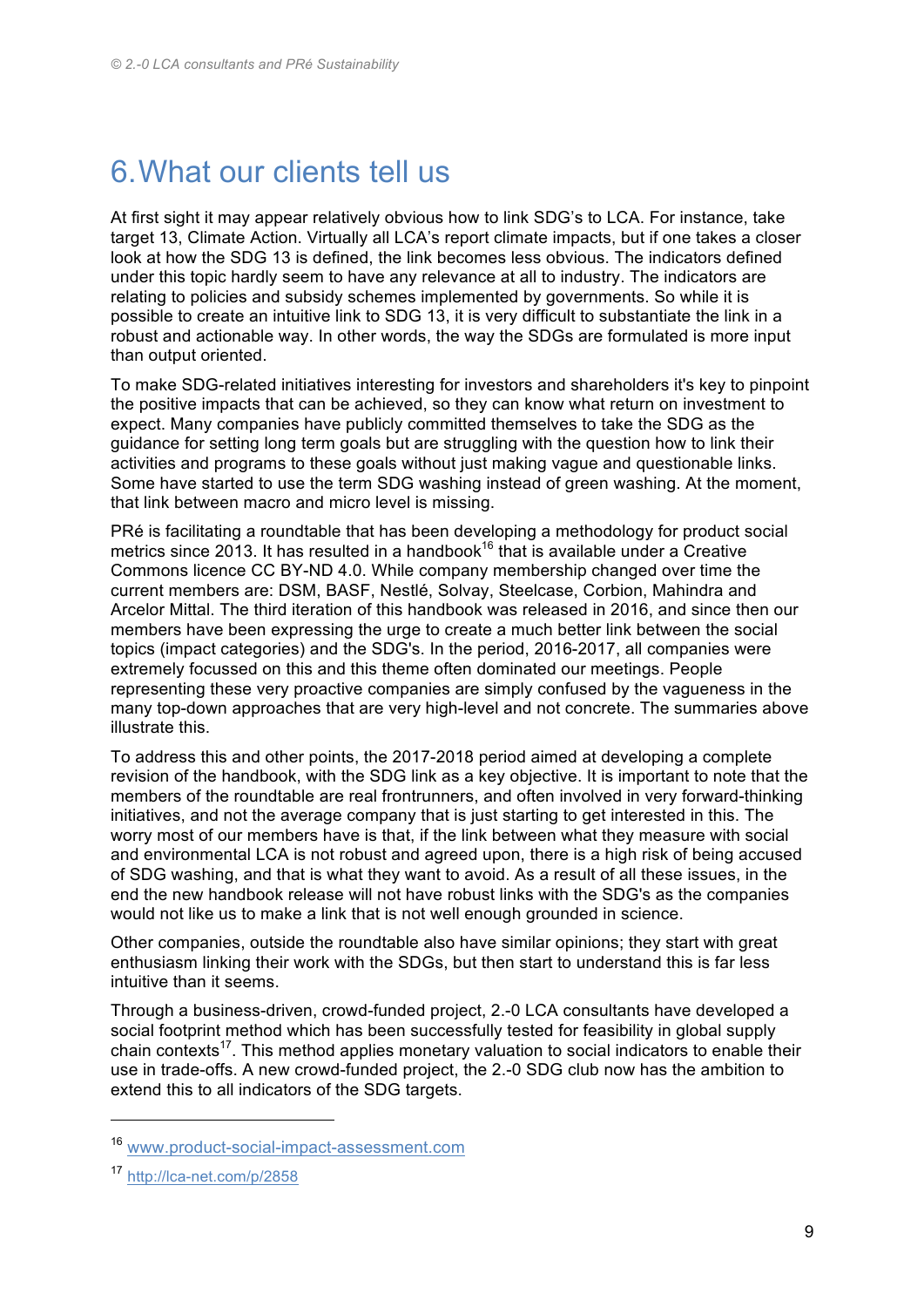### 7. Why the link to LCA is needed

The short analysis above shows there is a tremendous business value when the SDGs can be reached as agreed, yet companies are struggling how to do this. Most reports take a high level, top-down approach but stop short in being concrete. In practice they recommend each company to solve this problem on their own.

#### 7.1. Identified gaps and needs

In summary, the gaps and needs we have identified are:

- Indicators must be specific and measurable
- Indicators must be relevant for business operations
- Indicators must be applicable across the supply chain
- Indicators must be comparable, allowing for trade-offs to be made
- Measures must include the relationships between the SDGs and their targets
- Data must be available for the indicators

In this section we explain how LCA can contribute to meeting these needs.

#### 7.2. The need to link to LCA

LCA has a tradition for making measurements of indicators specific, quantitative and additive over the supply chain. LCA indicators are applicable both at the level of an organisation and in the supply chain.

The traditional impact pathway framework of LCA is intended for the trade-offs necessary in practical decision-making. In some methods, monetary valuation is used for this purpose. Bringing the SDG indicators into this impact pathway framework will allow a much more structured understanding of the different indicators and their interrelationships.

LCA practice has spurred a demand for databases that must be both very detailed and very complete. Process-based databases like ecoinvent are supplemented by more complete input-output-based databases. SDG indicators can be added to both types of databases.

The recent developments in socio-economic LCA have provided social and economic indicators that are measurable and additive over the supply chain and which have high relevance for the SDGs. In the linking of the SDGs to the LCA impact pathway framework, we expect that the current, more government- and policy-related indicators will need to be supplemented by new, more specific business-relevant indicators for the SDG targets.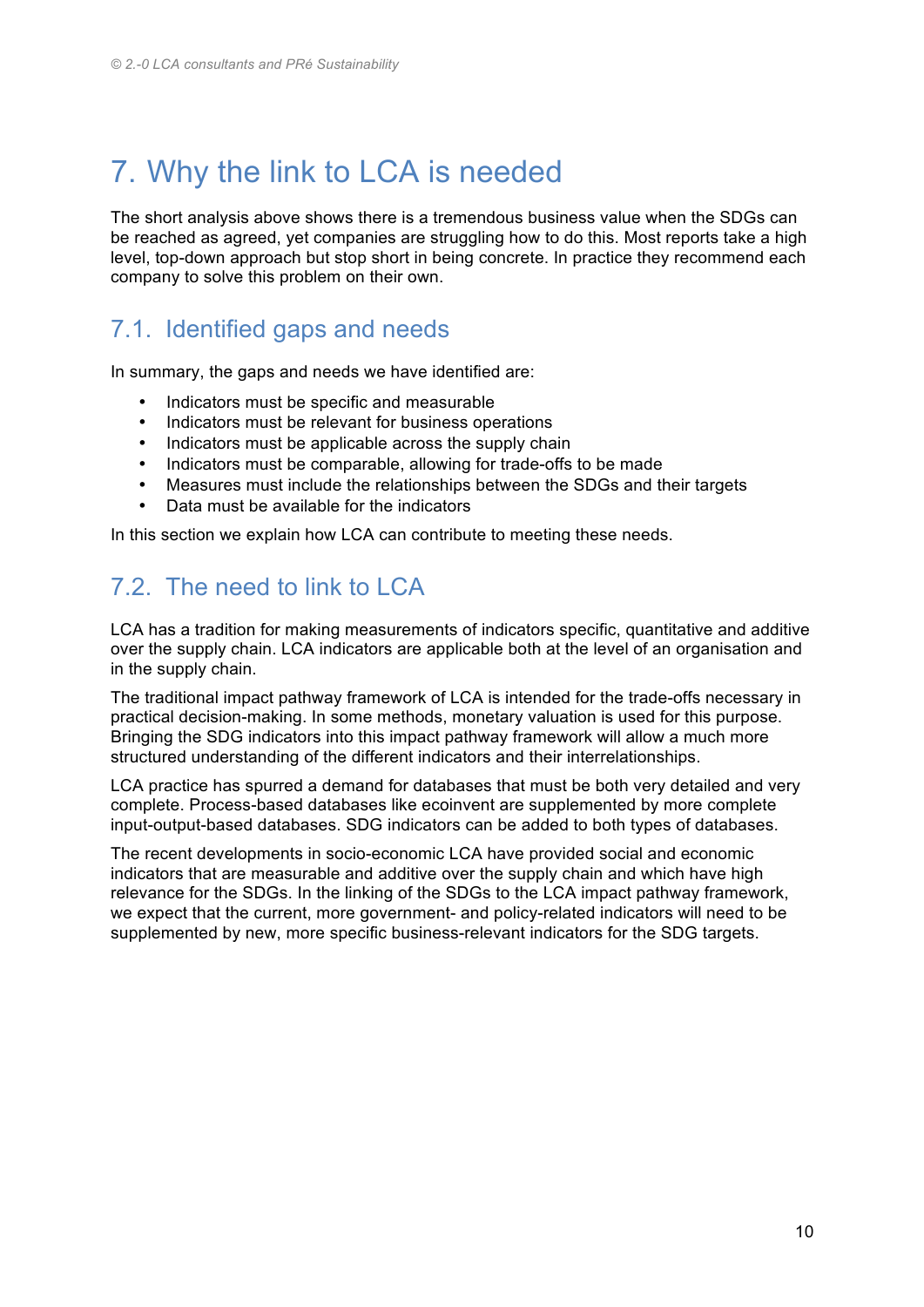### 8. Our new project: Linking the SDGs to life cycle impact pathway frameworks

#### 8.1. The objectives and distinctive characteristics of the project

Our ambition is to address the above-identified gaps and needs in an action-oriented way, providing specific tools for businesses, rather than just another generic guideline.

The project objective is to develop a clear linkage between the SDGs and the knowledge, data and methodology in the Life Cycle Sustainability Assessment area. With this link specific decisions can be related to the goals.

Linking to expressed business needs, we will take the best of the LCIA tradition (the causeeffect oriented approach to modelling impact pathways; the inclusion of uncertainty; detailed and complete databases) and bring this to bear on the SDG targets and indicators.

#### 8.2. Project work plan

The project consists of five tracks in parallel:

- Track 1 is a stakeholder consultation process that runs in parallel with the technical development throughout the project, both to continuously inspire and challenge the development and to reflect on the experiences of using the project outcomes. The process starts with the identification and invitation of decision-makers representing government, business and consumers and relevant experts from the LCA and SDG research fields. Interactively, an agenda for discussion is then established to understand the context of how SDGs are being used by decision makers and how LCA-based metrics can contribute to that, and which stakeholders have which requirements, wishes, and needs for capacity building. In a second round, the draft concepts are placed under discussion, to identify missing cause-effect relationships, areas for improvements, and potentially controversial issues and further needs for capacity building. In a third round, the focus is on reviewing the final results. There is one physical consultation for each round, as well as a continuous web-based consultation process. The web-based stakeholder process applies interactive web-based audience engagement tools like Kialo and Consider.it to ensure an efficient and well-documented process with a truly global reach.
- Track 2 assesses ways to develop more business relevant indicators to the SDGs as is reflected in the vision of the companies in the Product Social Metrics project. The objective of this track is to interpret or redefine the 169 indicators, to make them more suitable to link these to the impact categories found in environmental and social LCA. This is especially useful in screening or lifecycle thinking solutions but should also be seen in dialogue with the development of the quantified cause-effect chains in Track 3.
- Track 3 develops metrics and cause-effect chains, that create a fully quantifiable cause and effect chain based link, as proposed in the 2.-0 SDG club<sup>18</sup>. The objective of

<sup>18</sup> https://lca-net.com/clubs/sdg/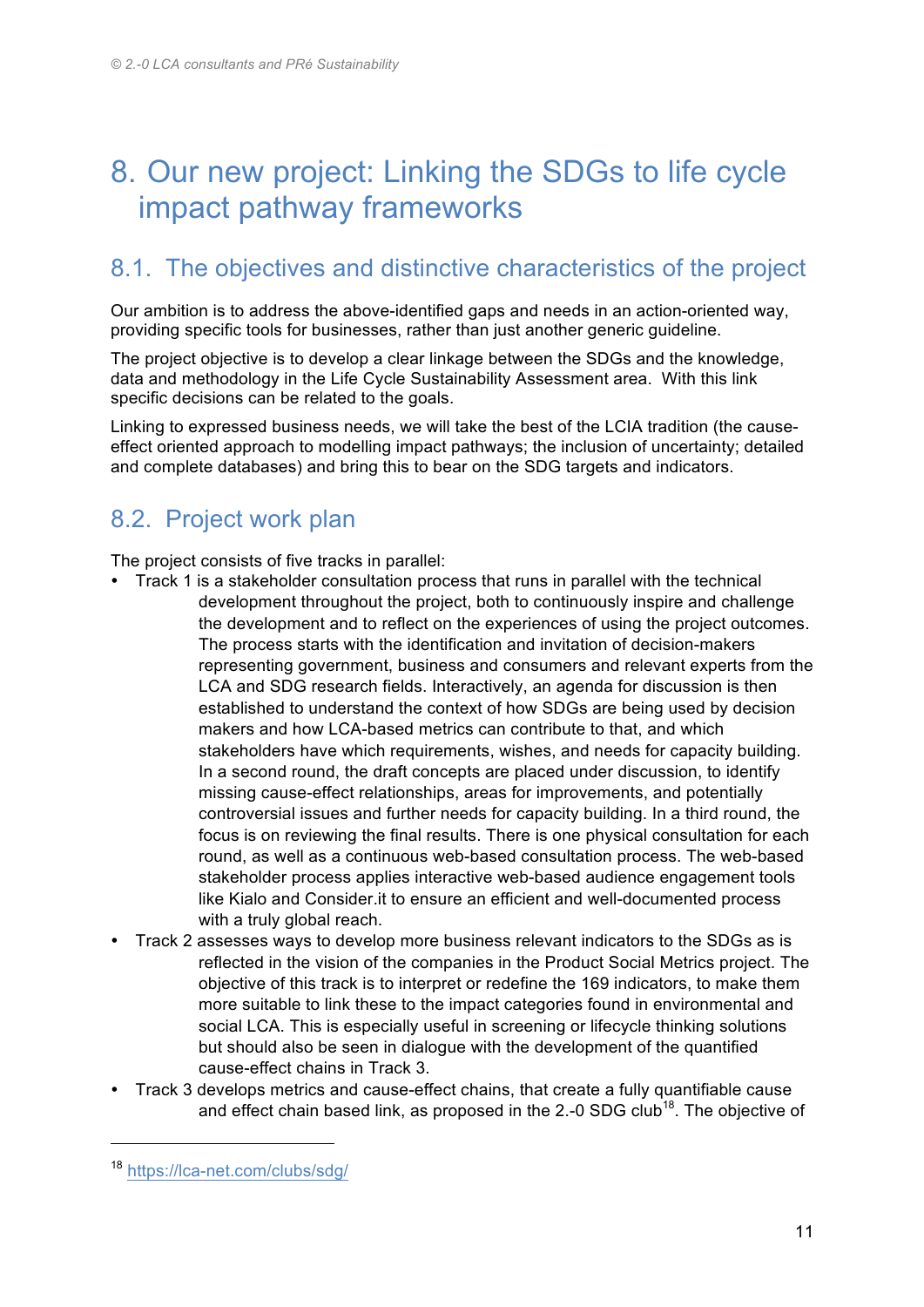this track is to place the 169 targets of the 17 SDGs into a comprehensive impact pathway framework, linking each of the targets and their indicators to causal impact pathways from pressure (LCI) indicators, measurable at the level of specific production or consumption activities, to a single endpoint of sustainable wellbeing, as a comprehensive summary indicator for all social, ecosystem and economic impacts. Track 3 will actively seek to link with other parallel projects of the Life Cycle Initiative, e.g. the project on National Hotspot Analysis, as well as the on-going efforts of to streamline the collection of statistical data for the SDGs, in line with the internationally accepted Recommendations on Measuring Sustainable Development of the Conference of European Statisticians.

- Track 4 develops actual business case studies in three industry sectors, selected on the basis of active contributions and readiness to co-fund, that test the ideas in track 2 and 3, and provide inputs on things that work or that are difficult to apply. Some business cases will include a qualitative study, which will then later also be used for testing the quantitative method.
- Track 5 focuses on dissemination and support to the organisations that develop the case studies. An important task is also to implement the results into an open, global multi-regional input-output database (Exiobase v3) and as far as possible in other databases and software tools.